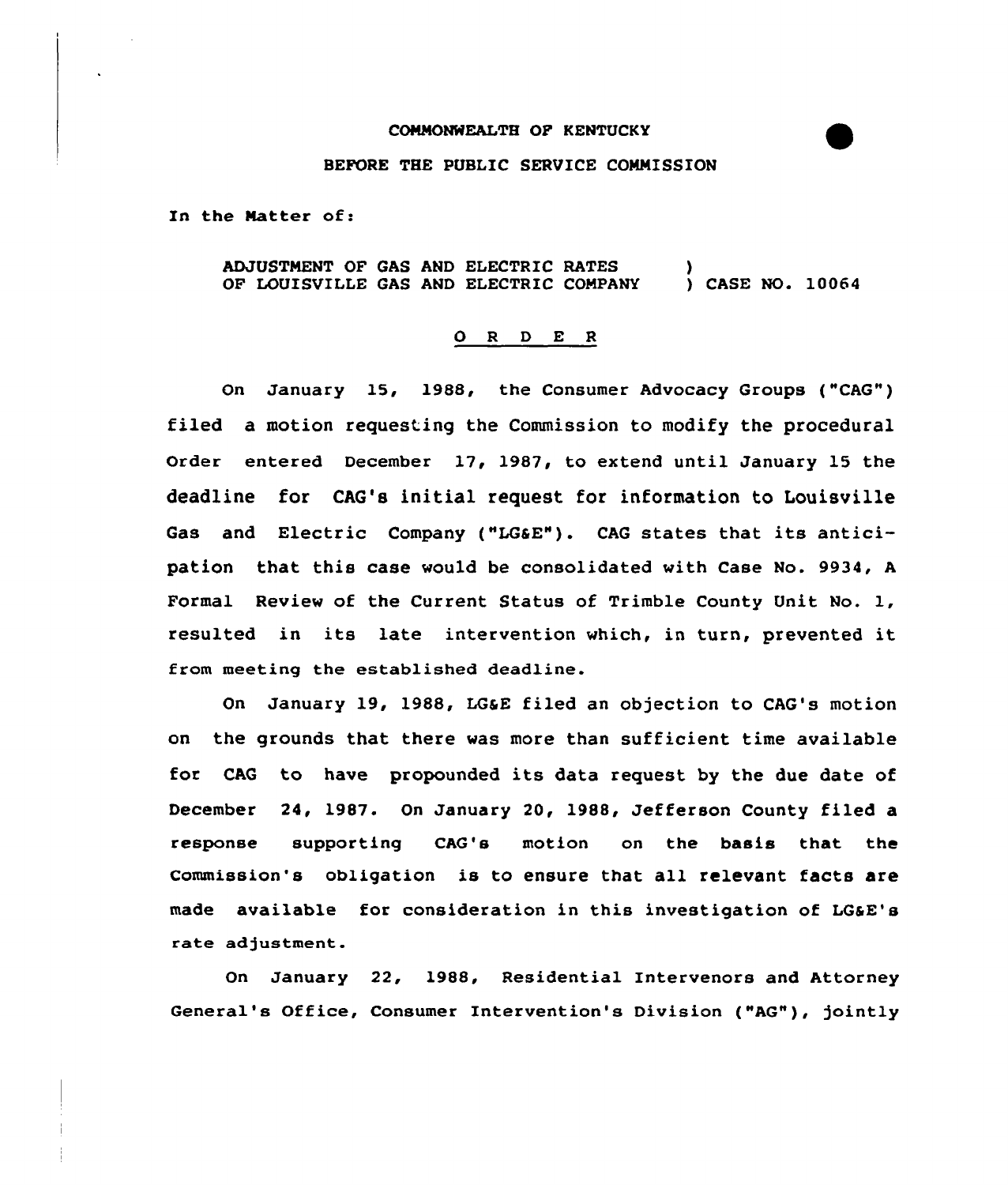filed a motion objecting to LG&E's willingness, as expressed in LGaE's January 1B 'etter to one of the parties to this case, to allow some, but not all intervenors, a 7-day extension, to February 12, to file their respective testimony. Residential Intervenors and the AG request that all intervenors' testimony be filed simultaneously as now contemplated by the procedural order and, therefore, any extension in the due date be made applicable to all intervenors.

Based on the motions and the responses, and being advised, the Commission is of the opinion and hereby finds that CAG's request to file initial data requests on January 15 is reasonable, will not unduly disrupt the existing procedural schedule, and should be granted. The Commission is confident that LGaE will use its best efforts to respond to the CAG's data request in a timely fashion. The Commission further finds that due to the complexity of the issues in this rate case and the time needed by the intervenors to complete discovery, good cause exists to modify the established procedure to allow intervenors to file prepared testimony by February 12, 1987. To allow all parties sufficient time to conduct discovery of intervenors' testimony, the Commission will require that intervenora respond to each request for information within <sup>7</sup> days of its receipt. The parties are encouraged to file data requests of the intervenors as soon as reasonably possible.

IT IS THEREFORE ORDERED that the Commission's procedural Order entered December 17, 1987, be and it hereby is amended in the following respects:

 $-2-$